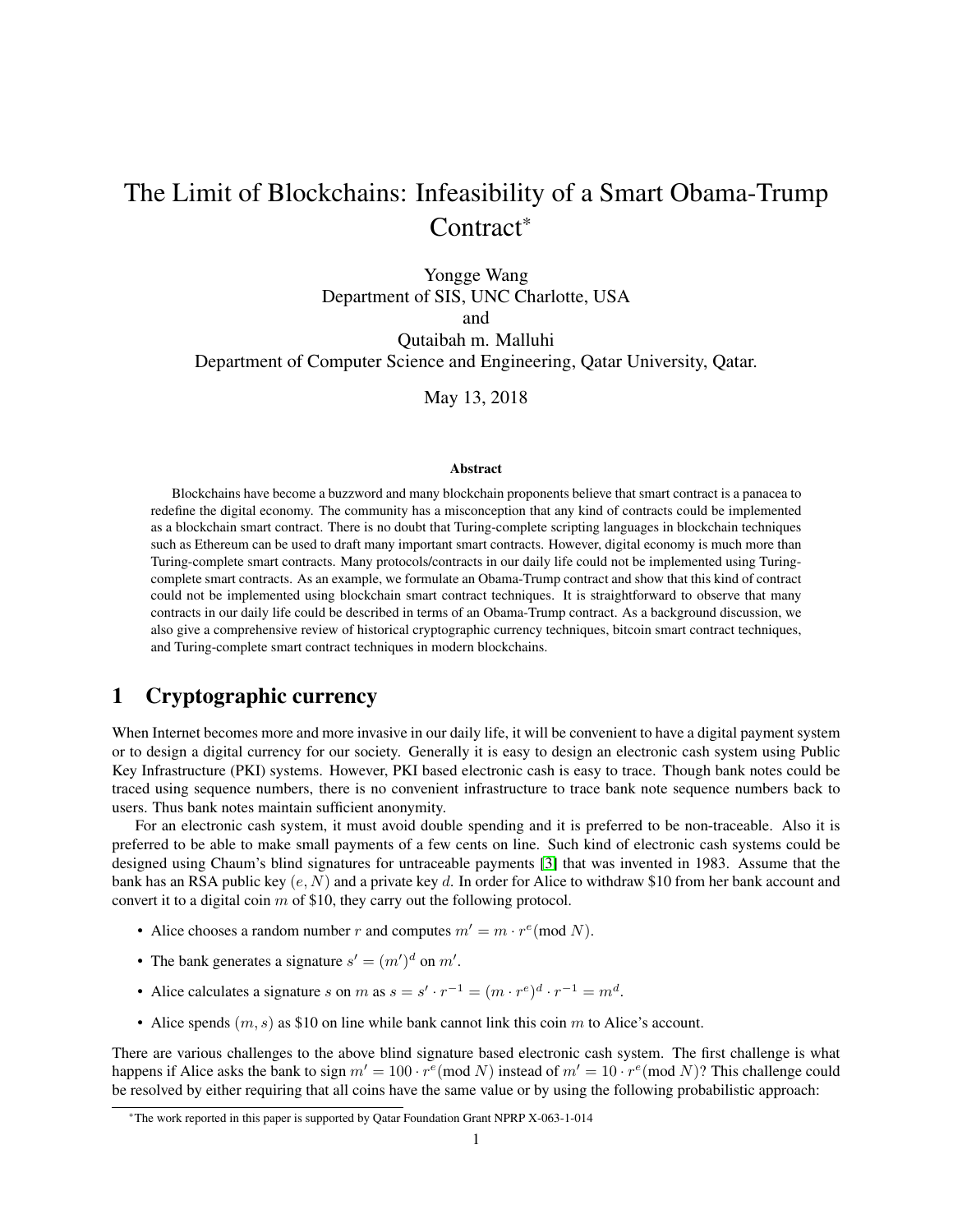- Alice generates 100 blind coins:  $m'_i = m_i \cdot r_i^e \pmod{N}$  for  $i = 1, \dots, 100$ .
- The bank randomly selects  $m'_{j_1}, \dots, m'_{j_{99}}$ .
- Alice reveals the values  $m_{j_i}, r_{j_i}$  to the bank for  $i = 1, \dots, 99$ .
- The bank issues a signature on the remaining m' only if the  $m_{j_i} = 10$  and  $m'_{j_i} = m_{j_i} \cdot r_{j_i}^e \pmod{N}$  for  $i = 1, \cdots, 99.$

The second challenge for Chaum's blind signature based electronic cash system is that a seller must contact the bank to make sure that the coin  $m$  has not been spent yet before accepting this coin  $m$  from Alice. This requires that the bank remains online all the time. Chaum, Fiat, and Naor [\[4\]](#page-6-1) constructed an electronic cash that does not need the bank to be online. Let  $H_1, H_2$  be hash functions and k be a fixed even integer. Assume that Alice has an account u with bank and bank keeps a counter number  $v$  for Alice. In order for Alice to get a digital coin from the bank, the following steps are carried out:

- Alice chooses random  $a_i, c_i, d_i$  and  $r_i$  for  $1 \le i \le k$ .
- Alice sends k blind candidates  $B_i = r_i^e \cdot H_1(x_i, y_i)$  to the bank where

$$
x_i = H_2(a_i, c_i)
$$
  

$$
y_i = H_2(a_i \oplus (u \parallel (v + i)), d_i)
$$

- The bank chooses a random subset  $R \subset \{1, \dots k\}$  of size  $k/2$  and sends R to Alice.
- Alice reveals  $a_i, c_i, d_i$  and  $r_i$  for all  $i \in R$ .
- Bank signs  $S = \prod_{i \notin R} B_i^d$ , deducts the dollar from Alice account, and increases v by k.
- Alice extracts coin  $C = S \cdot (\prod_{i \notin R} r_i)^{-1} = \prod_{i \notin R} (H_1(x_i, y_i))^d$ .

When Alice wants to make a payment to Bob, Alice sends  $C$  to Bob. Assume that

$$
\{i_1, \cdots, i_{k/2}\} = \{1, 2, \cdots, k\} \setminus R.
$$

Bob sends random bits  $z_{i_1}, \dots, z_{i_{k/2}}$  to Alice. For  $j = 1, \dots, k/2$ , Alice responds as follows:

1. If  $z_{i_j} = 0$ , then Alice sends  $a_{i_j}, c_{i_j}$  and  $y_{i_j}$  to Bob. In this case, Bob is able to compute

$$
H_1(x_{i_j}, y_{i_j}) = H_1(H_2(a_{i_j}, c_{i_j}), y_{i_j}).
$$

2. If  $z_{i_j} = 1$ , then Alice sends  $x_{i_j}, a_{i_j} \oplus (u \|(v + i_j))$ , and  $d_{i_j}$  to Bob. In this case, Bob is able to compute

$$
H_1(x_{i_j}, y_{i_j}) = H_1(x_{i_j}, H_2(a_{i_j} \oplus (u \Vert (v + i_j)), d_{i_j})).
$$

After receiving these values, Bob is able to verify that C is a signature on the message  $\prod_{j=1}^{k/2} H_1(x_{i_j}, y_{i_j})$ .

In the above transaction process, Alice's bank does not need to be online. In order for Bob to cash the coin  $C$  at Alice's bank, Bob sends the coin C together with Alice's response to Alice's bank. One may wonder if Alice's bank is not online, how can we avoid double spending? If Alice spends the same coin both at Bob's shop and at Charlie's shop, then the challenge sequences  $z_{i_1}, \dots, z_{i_{k/2}}$  from Bob and Charlie are different with high probability. Assume that the challenge bit  $z_{i_1} = 0$  for Bob and  $z_{i_1} = 1$  for Charlie. Then Alice has revealed  $a_{i_1}, c_{i_1}, y_{i_1}, x_{i_1}, a_{i_1} \oplus (u \|(v + i_1)),$ and  $d_{i_1}$ . That is, Alice's account number u could be recovered from these revealed values. In other words, if Alice double spends, her identity will be revealed.

Many other non-PKI based digital cash systems have been proposed in the literature also. For example, Rivest and Shamir [\[15\]](#page-6-2) proposed the PayWord and MicroMint payment schemes. In the PawWord scheme, Alice computes a sequence of binary strings  $w_0, w_1, w_2, \dots, w_n$  such that  $w_i = H(w_{i+1})$  where H is a secure cryptographic hash function. Alice then commits  $w_0$  to bank which cannot be spent. Assume that each payment is one cent, then the *i*-th cent is spent as  $(i, w_i)$ . In the MicroMint scheme, there is a central broker to mint the coins. For example, in order for the broker to mint  $2^{30}$  coins, it will use an array of  $2^{30}$ . The broker will repeatedly hash randomly selected binary strings r and put the pair  $(r, H(r))$  in the bin labeled with  $H(r)$ . The mint process is finished when each of these bins contains 4 entries. Each bin is considered as one coin. That is, each coin is a tuple  $(x_1, x_2, x_3, x_4)$  such that  $H(x_1) = H(x_2) = H(x_3) = H(x_4).$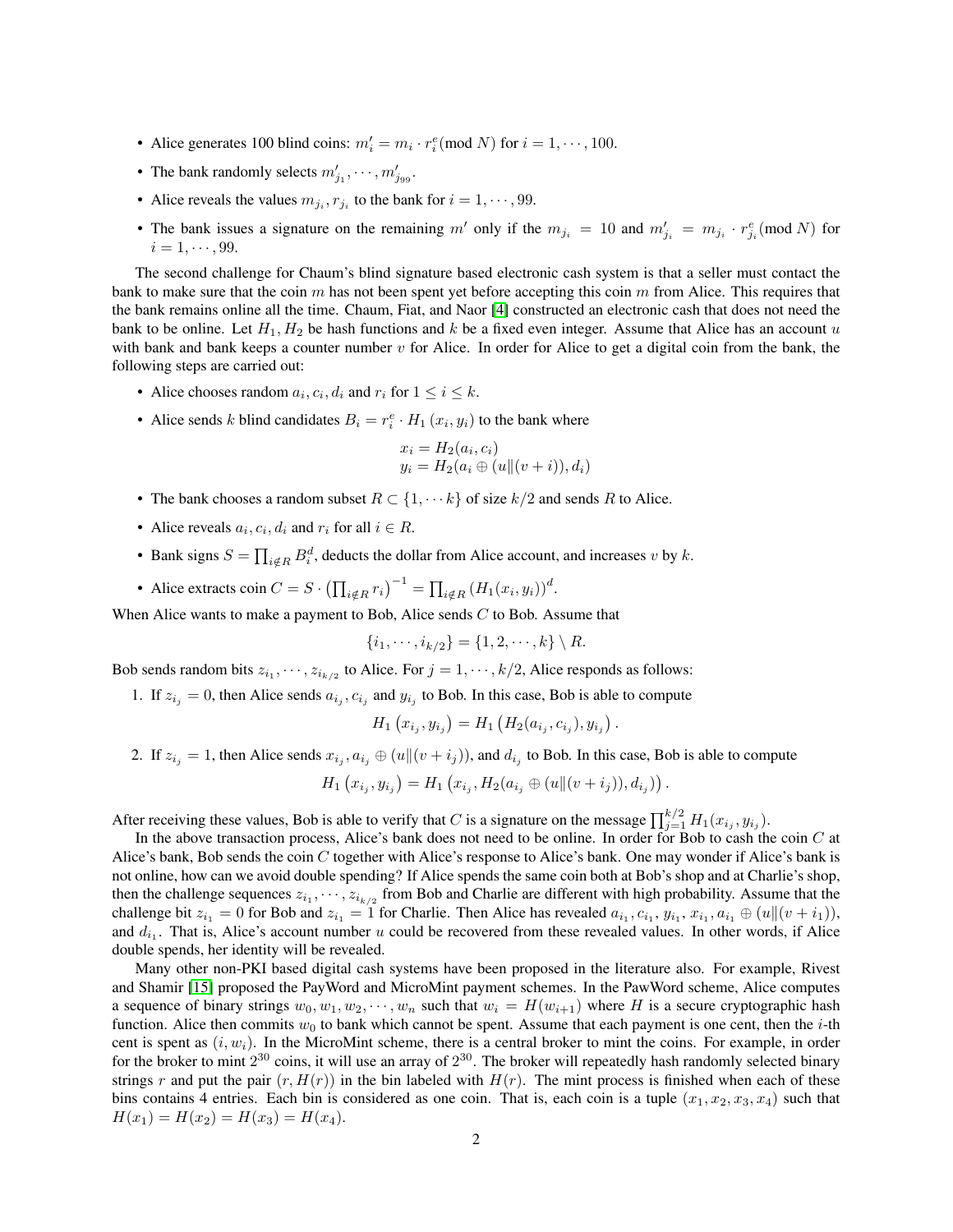<span id="page-2-0"></span>



## 2 Bitcoin

The cryptographic currencies in the preceding section have never been used in practice. The world changed after the cryptographic currency Bitcoin was introduced in the paper [\[12\]](#page-6-3) by a pseudonym "Satoshi Nakamoto". Since 2009, the implementation of Bitcoin has been in operation and it has been widely adopted as one of the major cryptographic currency on the market now. The cryptography behind bitcoin is quite simple. The start coinbase by Satoshi Nakamoto is a binary string  $w_0$ . In order to mine the first bitcoin BTC, one needs to find a random number  $r_0$  such that the first two bits of  $w_1 = H(w_0, r_0)$  is 00 (that is,  $w_1 < 2^{|w_0| - 2}$ ). Anyone who finds this  $r_0$  is rewarded with a few BTCs. The next person who finds another  $r_1$  such that the first two bits of  $w_2 = H(w_1, r_1)$  is 00 will be rewarded with a few BTCs also. This process continues and new blocks  $w_{i+1}$  keep adding to the existing block chain  $w_0, \dots, w_i$ . If the frequency of finding a BTC block is less than 10 minutes, the community initiates a voting process to extend the required prefix of 0s in the hash outputs. The bitcoin is a chain  $w_0, w_1, \dots, w_n$  where  $w_n$  is the current bitcoin head that everyone works on it. The bitcoin network is a peer to peer (P2P) network and all participants work on the longest chain. There is no benefit for one to work on a shorter chain since it is a waste of time and the transaction included in these chains will not be valid. The transactions of bitcoins are included in the hash inputs so that they could be verified later. Specifically, we have

$$
w_{i+1} = H(w_i, \text{TR}, r_i)
$$

where TR is the Merkle hash output of the transactions that one wants to include and  $r_i$  is a random number that one finds to make  $w_{i+1}$  have a certain number 0's in its prefix. The Merkle hash tree is illustrated in Figure [1.](#page-2-0)

In the bitcoin system, a user is identified by a public key and a transaction is in the format of "Alice pays  $x$  BTC to Bob". A transaction is achieved by Alice signing the message "reference number, Bob's pub key, BTC amount x" where the reference number refers to a block  $w_i$  in the current BTC chain  $w_0, w_1, \dots, w_n$  where Alice recceived at least x BTCs in a transaction with the given reference number included in  $w_i$ . For example, the block  $w_i$  includes a transaction with this given reference number showing that Alice received certain amount of BTCs. Bitcoin transactions are described using Forth-like Scripts. The scripts enable smart contract such as "the transaction will be valid two days after all three persons have signed the contract". The Forth-like Scripts is a stack based script language and was mainly used in calculators. For example, in order to compute  $25 \times 10 + 50$ , one needs to initialize the stack as "[top]  $25, 10, *, 50, +$  [bottom]".

Though it is argued [\[12\]](#page-6-3) that if the majority of the users are honest then the bitcoin protocol should be reliable, Eyal and Sirer [\[6\]](#page-6-4) showed that this may not be true. In Eyal and Sirer's attack, the adversary controls 1/3 computing powers of the entire bitcoin community and will not reveal the block it mined if it leads. The other 2/3 users will waste their time on a chain that will be abandoned at some time when the adversary reveals its own leading chain. Since users could choose arbitrary public keys for bitcoins, it is claimed in [\[12\]](#page-6-3) that user privacy is preserved in bitcoins at certain degree. There have been significant efforts to analyze the privacy issues in bitcoin systems. Reid an Harrigan [\[14\]](#page-6-5) defined transaction network graphs and user network graphs to analyze the coin flows in bitcoin networks. In particular, the authors in [\[14\]](#page-6-5) proposed techniques to collape several public keys to one user node if these public keys are used as the input for a single transaction. The authors in [\[14\]](#page-6-5) also proposed to map users to IP address based on Kaminsky [\[8\]](#page-6-6). Since then, transaction graphs have been used by Ron and Shamir [\[16\]](#page-6-7) and Fleder et al. [\[7\]](#page-6-8) to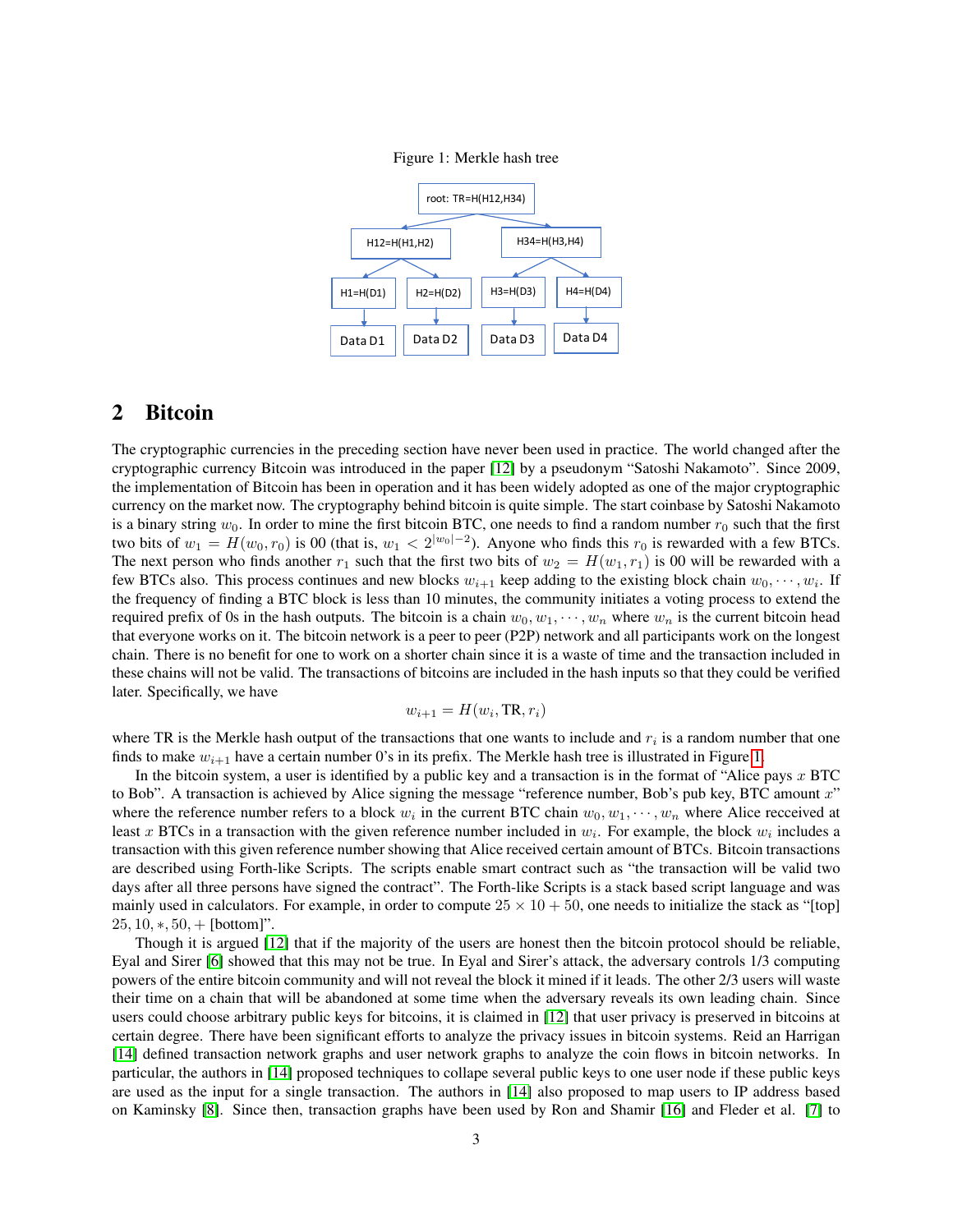analyze the bitcoin transaction chain. In particular, the authors [\[7\]](#page-6-8) used Google's page rank algorithm to identify relatively "important" data from transaction networks. Furthermore, Spagnuolo[\[17\]](#page-6-9) designed the BitIodine tool to label and cluster users in user network graphs. In particular, Spagnuolo[\[17\]](#page-6-9) designed some web crawler to map BTC addresses to real world users and used tag data from [\[2\]](#page-6-10) to obtain BTC addresses for gambling, online wallet, mining pool, and BTC addresses under seizure. These information were used for user clustering in user network graphs and the resulting graphs were used to analyze bitcoin transactions related to Silk Road. CryptoLoker were then analyzed based on these results. Meiklejohn et al [\[9\]](#page-6-11) used marked coins to trace certain BTCs. That is, the authors made small transactions with many merchants to get BTC keys for these merchants. These keys are then used to cluster the user nodes in user network graphs. Meiklejohn et al [\[9\]](#page-6-11) also used a second heuristic to cluster user nodes: change address or shadow address. In particular, the authors assume that if the output bitcoin key in a transaction has never been used before, this should be a shadow (or change address) belonging to the input user. However, this heuristic is not effective in practice since most merchants provide a newly generated bitcoin key for each transaction. There have been many proposals on privacy preserving solutions in bitcoin networks. Androulaki et al [\[1\]](#page-6-12) tried to give a privacy definition in bitcoin networks based on traditional privacy definition in computer networks. Based on these definitions, Androulaki et al [\[1\]](#page-6-12) implemented a simulated bitcoin network and observed that 40% user profile could be identified in the simulated environments. Ober et al [\[13\]](#page-6-13) analyzed some global properties of bitcoin networks and their impacts on user privacy. Möser [\[11\]](#page-6-14) analyzed three mixing services for bitcoin networks: BTC Fog, BitLaundry, Shared Wallet from Blockchain.info. Möser [\[11\]](#page-6-14) observed that among these three services, BTC Fog and Shared Wallet has good privacy protection and tainted analysis could be used to trace bitcoins in BitLaundtry due to its lower volume per day. Moore and Christin [\[10\]](#page-6-15) analyzed forty bitcoin exchange centers and observed that the smaller the volume, the shorter lifetime of the exchange center.

# 3 Ethereum

Though Forth-like Scripts in the bitcoin are sufficient for designing various kinds of smart contracts, it has a limited capability. One of the underlying philosophy in Ethereum is to include a Turing-complete programming language within the blockchain system so that any kinds of smart contracts can be supported in the blockchain. Ethereum was designed as an Internet Service Platform with the goals that anybody can upload programs to the Ethereum World Computer and anybody can request that a program that has been uploaded be executed. There are mainly two new functions in Ethereum compared with bitcoin:

- Ethereum is a blockchain with a built-in Turing-complete programming language, allowing anyone to write smart contracts and decentralized applications where they can create their own arbitrary rules for ownership, transaction formats and state transition functions.
- Bitcoin only supports "proof of work" while Ethereum supports both "proof of stake" and "proof of work" where "proof of stake" calculates the weight of a node as being proportional to its currency holdings and not its computational resources.

The runtime environment for smart contracts in Ethereum is based on the Ethereum Virtual Machine (EVM). The EVM can run any operations that are created by the user using the Turing-complete Ethereum scripting language *Solidity*. An Ethereum account is a 20 bytes string with four fields: nonce, ether balance, contract code (optional), and storage (empty by default). There are two kinds of Ethereum accounts: Ethereum Externally Owned Accounts (EOAs) and contract accounts. An EOA is linked to a private key and a contract account can only be "activated" by an EOA. A contract account is governed by its internal smart contract code which is programmed to be controlled by an EOA with a certain address. A smart contract program within a contract account executes when a transaction is sent to that account. The sender of a transaction must pay for each step of the "program" that they activate. This will include both computation and memory storage costs. Users can create new contracts by deploying code to the blockchain.

# 4 Infeasibility of a smart Obama-Trump contract

Since blockchains use Turing-complete script languages to draft smart contracts, people has a misconception that any kind of contracts could be implemented in blockchains. Though most financial based contracts could be implemented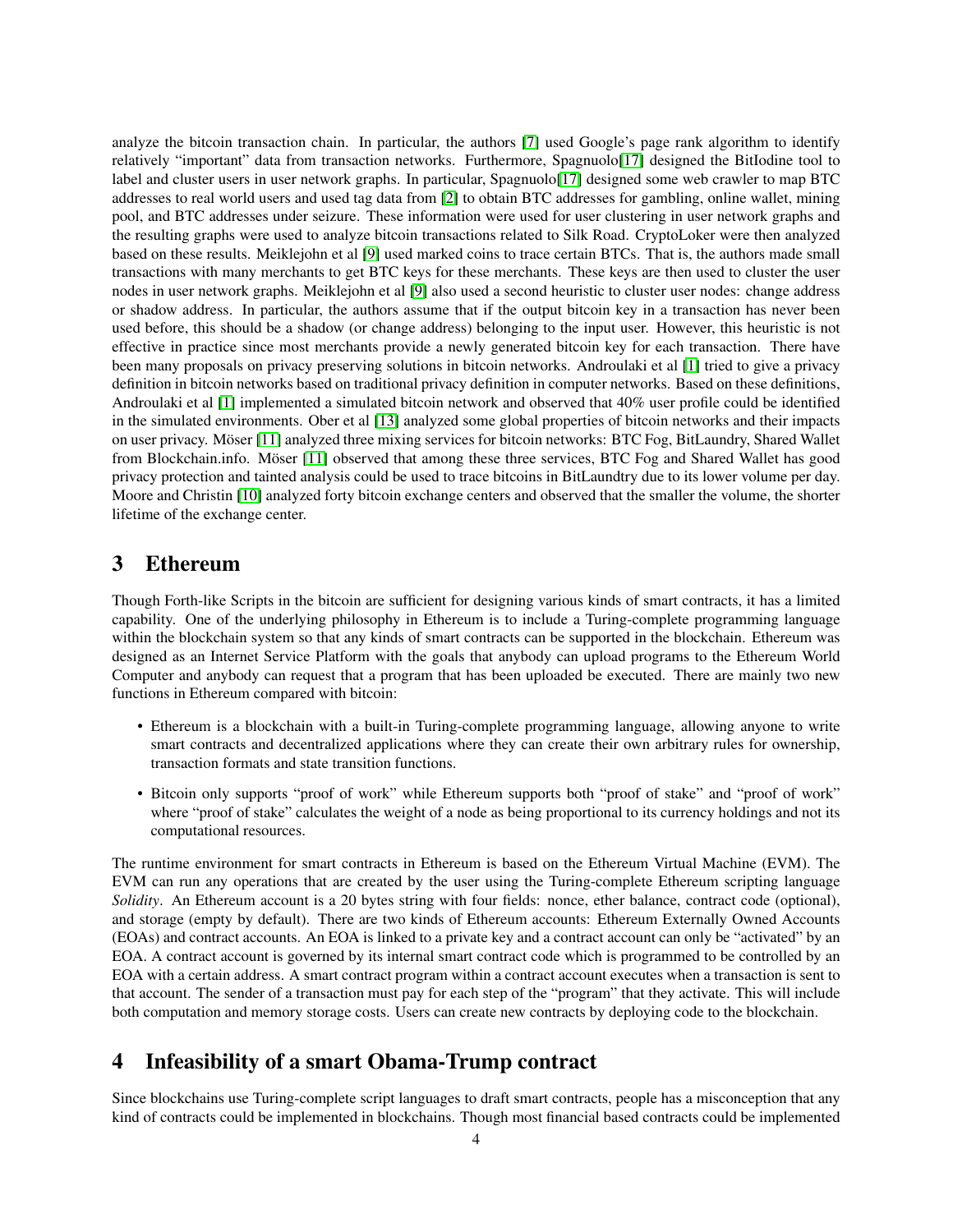using Turing-complete script languages, there are challenges in implementing smart contracts with private inputs. In this section, we analyze the limit of smart contracts that could be implemented in blockchains. In particular, we show that it is theoretically impossible to implement the so-called Obama-Trump contract.

In the legal system, there are four types of classifications of contracts with various basis: formation, nature of consideration, execution and validity. On the basis of formation, there are three types of contracts: express, implied, and quasi contracts. For an express contracts, there is an expression or conversation. For an implied contract, there is no expression. For example, sitting on an airplane incurs an implied contract between the passenger and the airline. For a quasi contract, there is no contractual relations between the partners. This kind of contract is created by virtue of law. On the basis of nature of consideration, there are two types of contracts: bilateral contracts and unilateral contracts. A bilateral contract requires considerations in both directions to be moved after the contract while a unilateral contract requires considerations to be moved only in one direction after the contract. An example of a bilateral contract is that "Alice delivers goods to Bob on January 1st and Bob pays Alice on January 15th". On the basis of execution, there are two types of contracts: executed and executory contracts. In an executed contract, the performance is completed. In a executory contracts, the contractual obligations are to be performed in future. On the basis of validity, there are five types of contracts: valid, void, voidable, illegal and unenforceable contracts. A contract that is enforceable in a court of law is called a valid contract and a contract that is not enforceable in a court of law is called a void contract. For example, a contract between Alice and Bob where Bob is a minor who has no capacity to contract is a void contract. A voidable contract is contract that is deficient in only free consent. For example, the contract between Alice and Bob where Bob has forcibly made Alice involved in the contract is a voidable contract at the option of Alice. An illegal contract contains unlawful object. An unenforceable contract has not properly fulfilled legal formalities.

With the classification of these contract types, it is important to design validation systems to check the validity of smart contracts. The following is a list of validation systems that we would like to see.

- Check whether one transaction is an implied contract.
- Check whether one transaction follows a qusai contract.
- Check whether a contract is valid, void, voidable, illegal or unenforceable?

Unfortunately, it is infeasible to design efficient validation systems to carry out these tasks due to the non-decidability of the universal Turing machine halting problem.

Furthermore, not all of these contracts are feasible in blockchain smart contracts. In particular, when private inputs are involved. As an example, we show that a bilateral contract is hard to implement if the second consideration is not digital cash (e.g., ether). In April 2011, Donald Trump made the comment [\[18\]](#page-7-0) in an interview with ABC's George Stephanopoulos: "Maybe I'm going to do the tax returns when Obama does his birth certificate... I'd love to give my tax returns. I may tie my tax returns into Obama's birth certificate". Based on this comment, we formulate the following Obama-Trump contract and show that this kind of bilateral contract is impossible to implement as a blockchain smart contract.

#### Obama-Trump Contract: *Donald Trump releases his tax return forms as soon as Barack Obama releases his birth certificate.*

The infeasibility of implementing Obama-Trump Contract as a blockchain smart contract can be mathematically proved using the infeasibility results in secure multi-party computations. We first review Cleve's result [\[5\]](#page-6-16) on the limits of coin flips when half participants are faulty.

#### Theorem 4.1 *(Cleve [\[5\]](#page-6-16)) If at least half of the participants is faulty, then there is no protocol to allow an asynchronous network of participants to agree on a random (unbiased) bits.*

Cleve [\[5\]](#page-6-16) defines a 2-processor bit selection scheme as a sequence of pairs of processors  $\{(A^n, B^n)\}_{n=1}^{\infty}$  with the following properties. For each n,  $A^n$  and  $B^n$  each have access to a private supply of random bits and they can communicate with each other. If the system is executed then  $A^n$  and  $B^n$  will output bits a and b respectively within a polynomial time. Assume that the system consists of  $r(n)$  rounds where each round consists of the following events:  $A<sup>n</sup>$  performs some computations and sends a message to  $B<sup>n</sup>$  and then  $B<sup>n</sup>$  performs some computations and sends a message to  $A^n$ . The 2-processor bit selection scheme is said to be *correct* if after the scheme is run we have  $a \neq b$ with a negligible probability. The 2-processor bit selection scheme is said to be *random* if after the scheme is run we have  $a = b$  and  $|Prob[a = 0] - \frac{1}{2}|$  is negligible. If one of the two processors is faulty then it is unrealistic to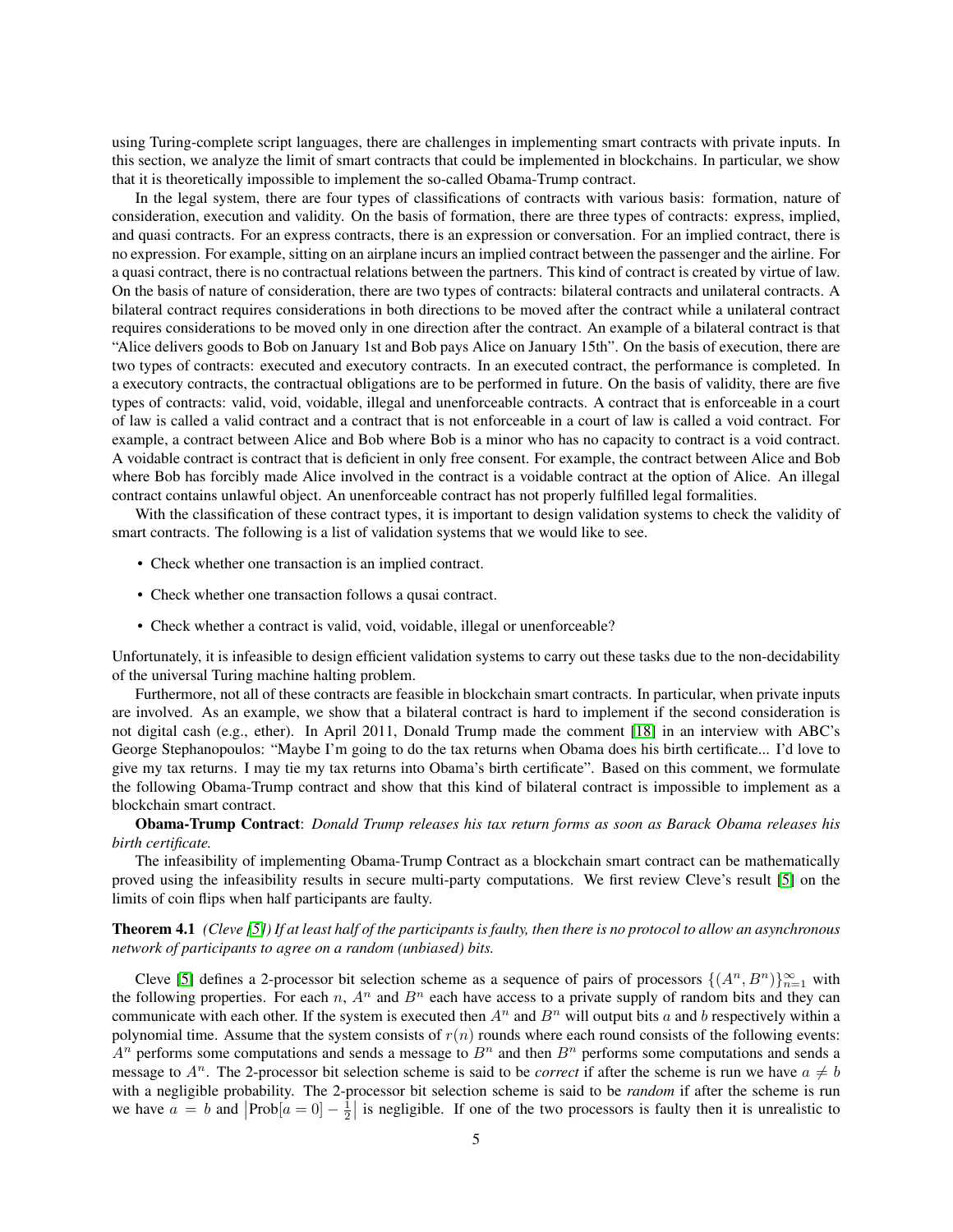expect the correctness of the scheme since the faulty processor could output a bit that is independent of the scheme run. However, it is desirable that the output of the honest processor is still random. Cleve [\[5\]](#page-6-16) defines a 2-processor bit selection scheme to be *secure* if the following holds: For each *n*, if one of  $A^n$ ,  $B^n$  is faulty, then  $\left|\text{Prob}[c=0] - \frac{1}{2}\right|$  is negligible where c is the output of the honest processor. Cleve shows that no secure 2-processor bit selection scheme exists when one of the processors is faulty. A similar construction as in Cleve's proof [\[5\]](#page-6-16) could be used to show the following theorem. The details are omitted here.

Theorem 4.2 *Obama-Trump smart contract cannot be enforced on blockchain.*

## 5 Smart contract scenarios

The results in the preceding section show that not all contracts could be implemented as a blockchain smart contract. However, blockchain smart contracts could do better than other technologies in many practical contract scenarios where the contract execution process takes a significant amount of time. For example, the insurance claim process involves many manual operations and requires a lot of human action. Blockchain smart contracts could help to reduce these manual steps by including some measurable parameters such as earthquake magnitude within the smart contracts. When an insured event occurs, the event information is converted to smart contract input parameters and the claim process is triggered immediately.

Smart contracts can also be used in many other scenarios where a lot of paperwork and coordination are required. For example, in the trade finance, the process of Letter of Credit issuance requires tons of physical documents. As another example, in the property rental application process, the applicant needs to submit a lot of documents such as income certificates, rental credit reports, eviction history, and other related documents to the landlord. It is noted that the user may need to submit identical documents to both trade finance vendor and landlord at different times if the user will be involved in both processes. Thus it is preferred for a user to keep all these documents in a central blockchain account and only submit appropriate reference numbers to the documents for each application. The system should be designed in such a way that the user only needs to disclose minimal mandatory information to each vendor for a specific application. For example, for a user to apply for an apartment, the system should only disclose user income, rental credit reports, and eviction reports to the landlord. While the system should not disclose user eviction reports to the trade finance organization.

Since information stored in the blockchain is publicly accessible, it is necessary to encrypt user documents in the user account. We may assume that each document in a user profile has been certified by a related agency which is also a user account in the blockchain. As an example, the user Alice's master profile may look like this:

Alice Profile:  $DOC_1,DOC_2,\cdots$ 

where each document  $DOC<sub>i</sub>$  is in the following format:

$$
\text{DOC}_i = \texttt{S}.\texttt{Enc}_{\texttt{K}}(F, \texttt{Sign}_{\texttt{Agency}, \texttt{pk}}(F)), \texttt{P}.\texttt{Enc}_{\texttt{Alice}, \texttt{pk}}(\texttt{K}), \texttt{Agency}, \texttt{pk}
$$

where the document F is certified by the agency with a digital signature  $\text{Sign}_{\text{Agency}}(F)$  using the agency public key Agency.pk. The certified document  $(F, \text{Sign}_{\text{Agency},pk}(F))$  is then encrypted using a symmetric encryption scheme  $S.Enc_K(\cdot)$  with a key K. The symmetric key K is encrypted using a public encryption scheme P.Enc<sub>Alice.pk</sub> $(\cdot)$  with Alice's public key Alice.pk. In order for Alice to disclose the certified document  $(F, \text{Sign}_{\text{Agency}, \text{pk}}(F))$  to the landlord, Alice needs to provide the document reference number  $DOC<sub>i</sub>$  and the symmetric key K to the landlord.

### 6 Other sophisticated smart contracts

A blockchain smart contract is generally written using a blockchain scripting language such as Solidity. Thus the algorithms within the smart contract are available for public review. In some applications such as the insurance industry, the vendor may not want the public to learn the claim procecssing algorithms within the smart contract. Software obfuscation techniques may be used by smart contracts to hide these algorithms. Indeed, it is preferred to use re-usable garble circuit techniques or fully homomorphic encryption (FHE) techniques to write smart contracts in these scenarios. However, there are challenges in employing garbled circuits or FHE techniques in these scenarios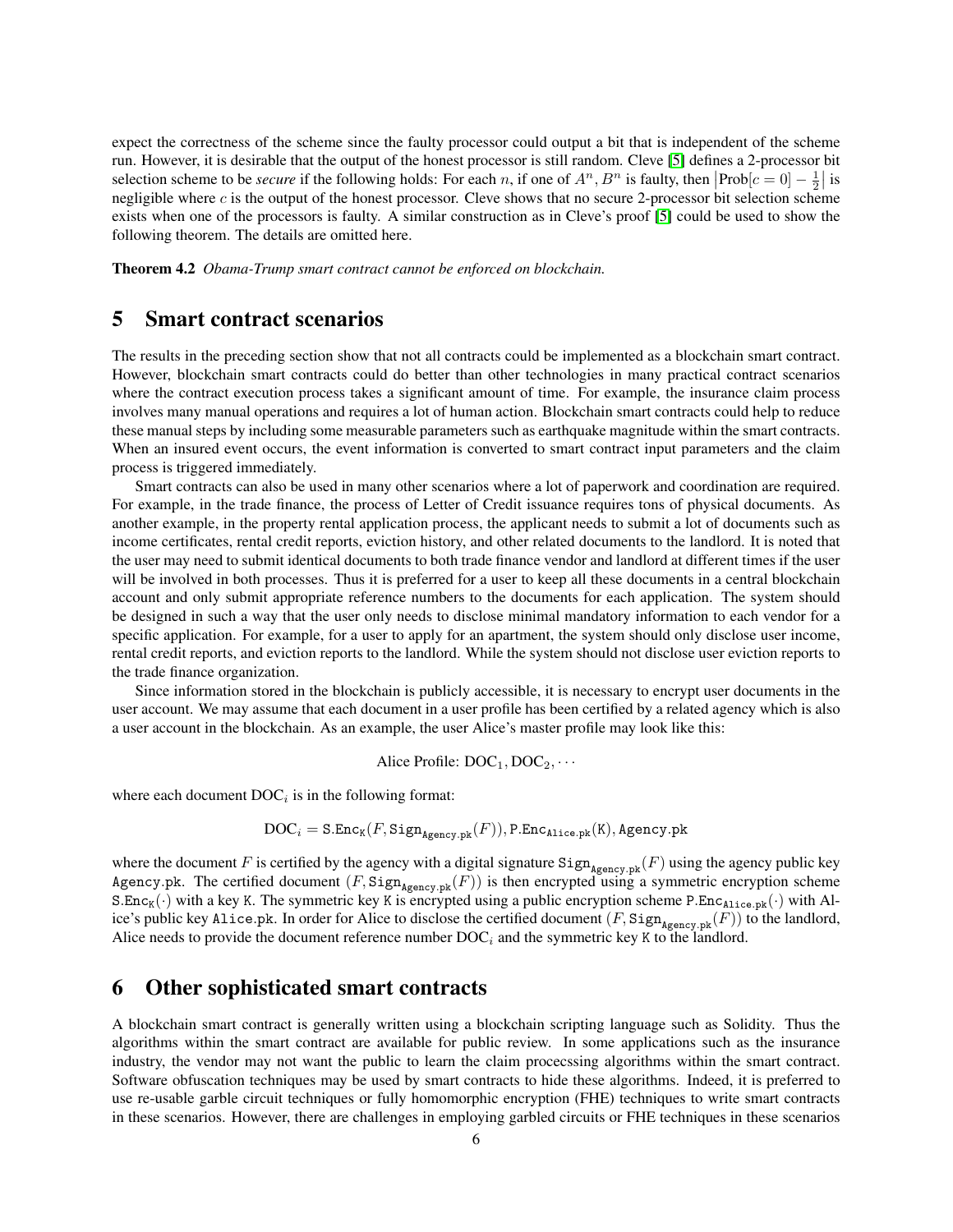since it difficult to convert plaintext inputs into garbled inputs for garbled circuits or into encrypted inputs for FHE schemes.

Public key infrastructure (PKI) is the core component for the secure Internet infrastructure. It is noted that a PKI system based on blockchain smart contract systems may be established to replace the current certificate authority (CA) based PKI systems for Internet infrastructure. It depends on the corresponding cost and security characteristics for one to consider whether to use the current CA based PKI system or to use blockchain based PKI system for the Internet infrastructure.

### References

- <span id="page-6-12"></span>[1] E. Androulaki, G.O. Karame, M. Roeschlin, T. Scherer, and S. Capkun. Evaluating user privacy in bitcoin. In *International Conference on Financial Cryptography and Data Security*, pages 34–51. Springer, 2013.
- <span id="page-6-10"></span>[2] Blockchain. Address tags. <https://blockchain.info/tags>.
- <span id="page-6-0"></span>[3] D. Chaum. Blind signatures for untraceable payments. In *Proc. CRYPTO*, pages 199–203. Springer, 1983.
- <span id="page-6-1"></span>[4] D. Chaum, A. Fiat, and M. Naor. Untraceable electronic cash. In *Proc. CRYPTO*, pages 319–327. Springer-Verlag New York, Inc., 1990.
- <span id="page-6-16"></span>[5] R. Cleve. Limits on the security of coin flips when half the processors are faulty. In *Proc. 18th ACM STOC*, pages 364–369. ACM, 1986.
- <span id="page-6-4"></span>[6] I. Eyal and E.G. Sirer. Majority is not enough: Bitcoin mining is vulnerable. In *International conference on financial cryptography and data security*, pages 436–454. Springer, 2014.
- <span id="page-6-8"></span>[7] M. Fleder, M.S. Kester, and S. Pillai. Bitcoin transaction graph analysis. *arXiv preprint arXiv:1502.01657*, 2015.
- <span id="page-6-6"></span>[8] D. Kaminsky. Black Ops of TCP/IP 2011. *Black Hat USA*, page 44, 2011.
- <span id="page-6-11"></span>[9] S. Meiklejohn, M. Pomarole, G. Jordan, K. Levchenko, D. McCoy, G.M. Voelker, and S. Savage. A fistful of bitcoins: characterizing payments among men with no names. In *Proceedings of the 2013 conference on Internet measurement conference*, pages 127–140. ACM, 2013.
- <span id="page-6-15"></span>[10] T. Moore and N. Christin. Beware the middleman: Empirical analysis of bitcoin-exchange risk. In *International Conference on Financial Cryptography and Data Security*, pages 25–33. Springer, 2013.
- <span id="page-6-14"></span>[11] M. Moser, R. Bohme, and D. Breuker. An inquiry into money laundering tools in the bitcoin ecosystem. In *eCrime Researchers Summit (eCRS), 2013*, pages 1–14. IEEE, 2013.
- <span id="page-6-3"></span>[12] Satoshi Nakamoto. Bitcoin: A peer-to-peer electronic cash system, 2008.
- <span id="page-6-13"></span>[13] M. Ober, S. Katzenbeisser, and K. Hamacher. Structure and anonymity of the bitcoin transaction graph. *Future internet*, 5(2):237–250, 2013.
- <span id="page-6-5"></span>[14] F. Reid and M. Harrigan. An analysis of anonymity in the bitcoin system. In *Privacy, Security, Risk and Trust (PASSAT) and IEEE Third Inernational Conference on Social Computing (SocialCom)*, pages 1318–1326. IEEE, 2011.
- <span id="page-6-2"></span>[15] R.L. Rivest and A. Shamir. PayWord and MicroMint: Two simple micropayment schemes. In *International Workshop on Security Protocols*, pages 69–87. Springer, 1996.
- <span id="page-6-7"></span>[16] D. Ron and A. Shamir. Quantitative analysis of the full bitcoin transaction graph. In *International Conference on Financial Cryptography and Data Security*, pages 6–24. Springer, 2013.
- <span id="page-6-9"></span>[17] M. Spagnuolo, F. Maggi, and S. Zanero. Bitiodine: Extracting intelligence from the bitcoin network. In *International Conference on Financial Cryptography and Data Security*, pages 457–468. Springer, 2014.